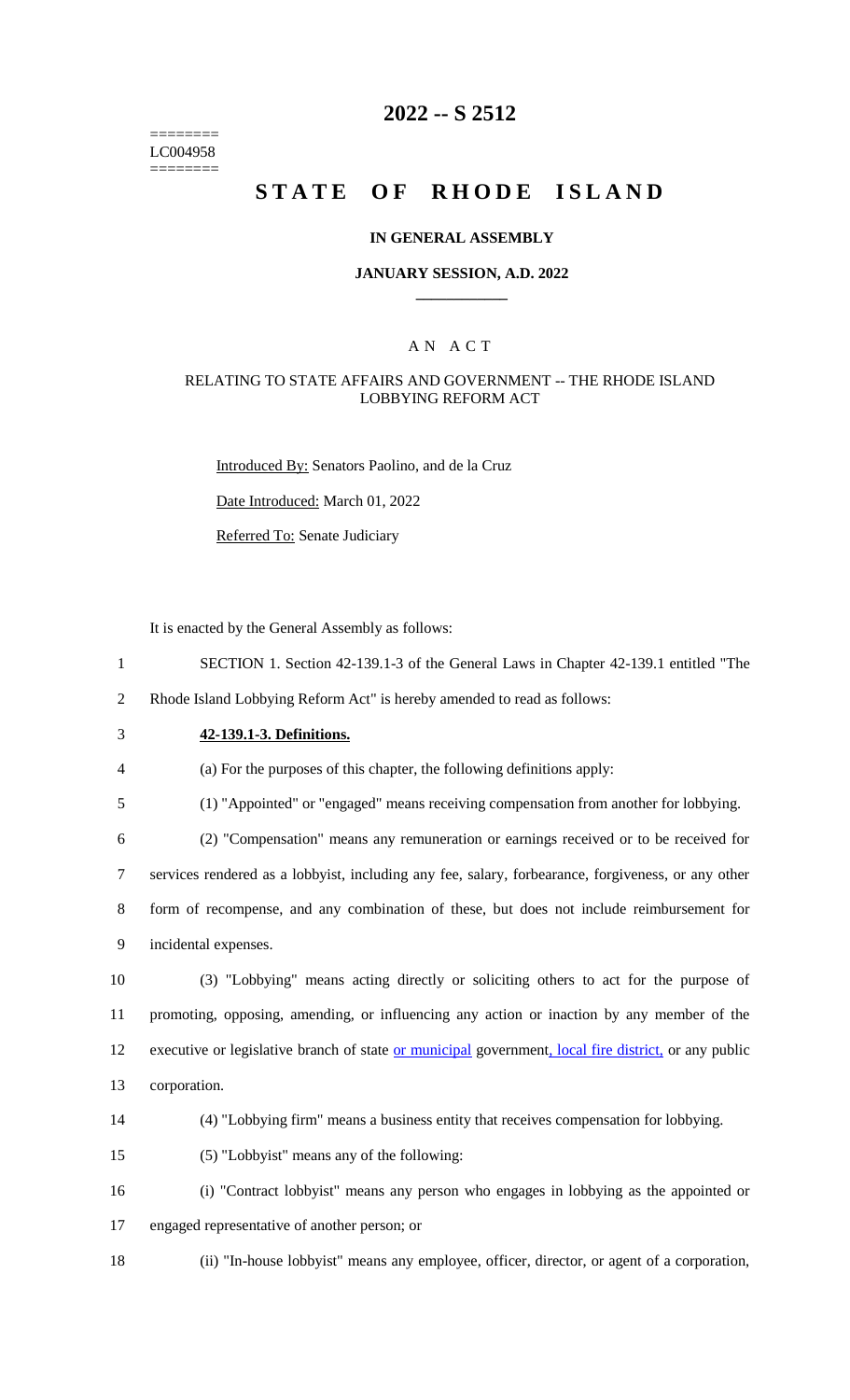partnership, or other business entity or organization whose job responsibilities include lobbying; or

 (iii) "Governmental lobbyist" means any employee of any federal, state, or local government office or agency or any public corporation who engages in lobbying.

 (6) "Money" and "anything of value" means any fee, salary, commission, expense allowance, forbearance, forgiveness, royalty, rent, capital gain, gift, loan, reward, favor or service, gratuity or special discount, or any other form of recompense that constitutes income under the Federal Internal Revenue Code, but shall not include campaign contributions.

 (7) "Person" means an individual, firm, business, corporation, association, partnership, or other group.

 (8) "Public corporation" means a body corporate and politic acting as a public corporation, which has been organized pursuant to law and granted certain powers, rights, and privileges by the general laws, but which has a separate and distinct legal existence from the state, and is not a department of the state.

(9) "Secretary" means the Rhode Island secretary of state.

(b) The following persons shall not be deemed "lobbyists" for purposes of this chapter:

(1) Licensed attorneys who:

 (i) Represent a client in a contested administrative proceeding, a licensing or permitting proceeding, or a disciplinary proceeding; and

 (ii) Engage in any communications with an executive branch official or office if those communications are incidental to the attorney's representation of their client rather than lobbying activities as defined in this section.

 (2) A qualified expert witness testifying in an administrative proceeding or legislative hearing, either on behalf of an interested party or at the request of the agency or legislative body or committee;

 (3) Any member of the general assembly, general officer of the state, municipal elected or appointed official, head of any executive department of state government, and/or head of any public corporation, or a duly appointed designee of one of the foregoing offices acting in the official capacity of said office, and any judge of this state acting in their official capacity;

(4) Persons participating in a governmental advisory committee or task force;

 (5) Persons appearing on behalf of a business entity by which they are employed or organization with which they are associated, if that person's regular duties do not include lobbying or government relations;

(6) Persons appearing solely on their own behalf;

(7) Employees or agents of the news media who write, publish, or broadcast news items or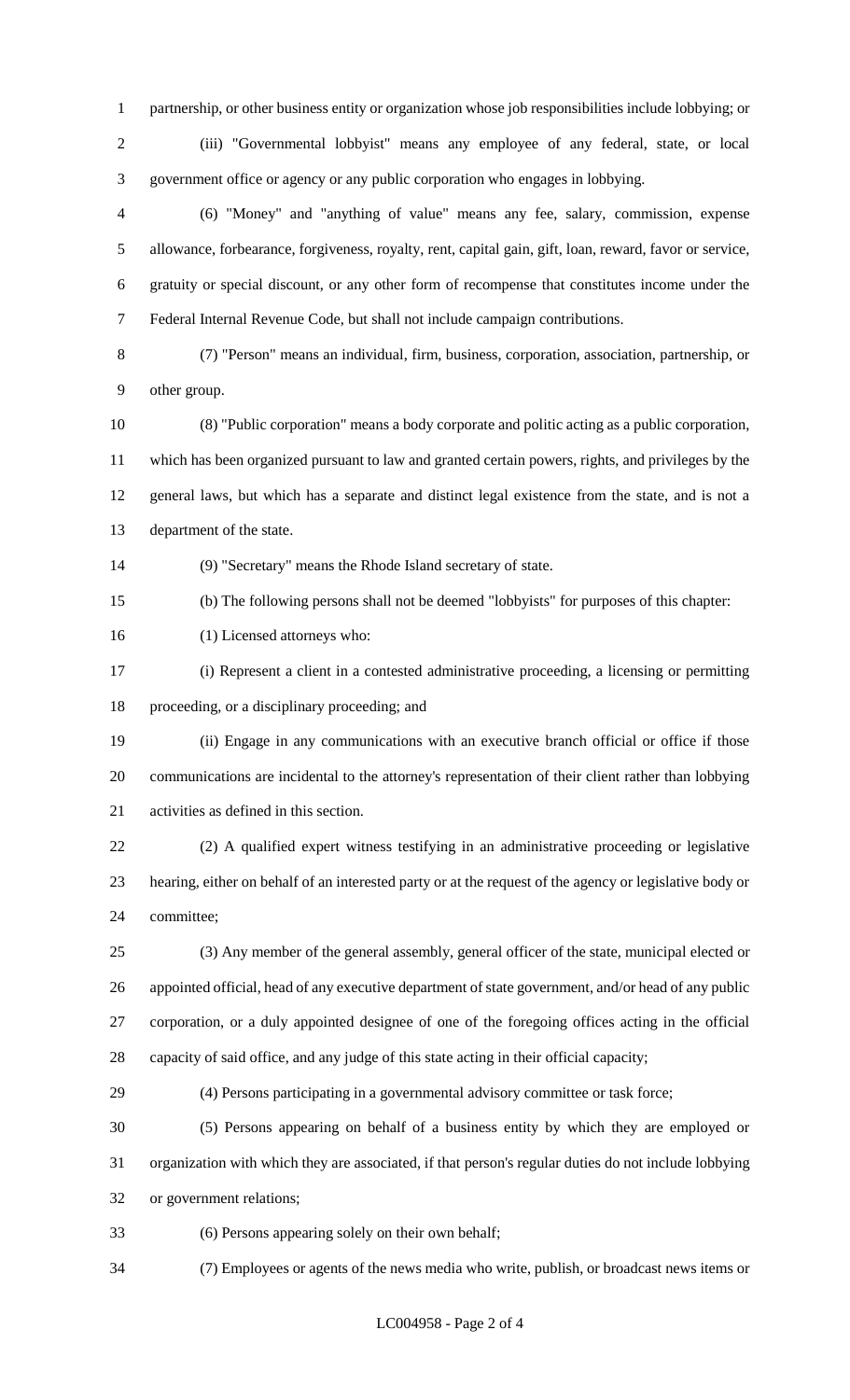- editorials which directly or indirectly promote or oppose any action or inaction by any member or
- office of the executive or legislative branch of state government;
- (8) Individuals participating in or attending a rally, protest, or other public assemblage organized for the expression of political or social views, positions, or beliefs;
- (9) Individuals participating in any proceeding pursuant to chapter 35 of this title;
- (10) Individuals, other than employees or agents of the news media, involved in the
- issuance and dissemination of any publication, including data, research, or analysis on public policy
- issues that is available to the general public, including news media reports, editorials, commentary,
- or advertisements; and
- (11) Individuals responding to a request for information made by a state agency, department, legislative body, or public corporation.
- SECTION 2. This act shall take effect upon passage.

#### ======== LC004958 ========